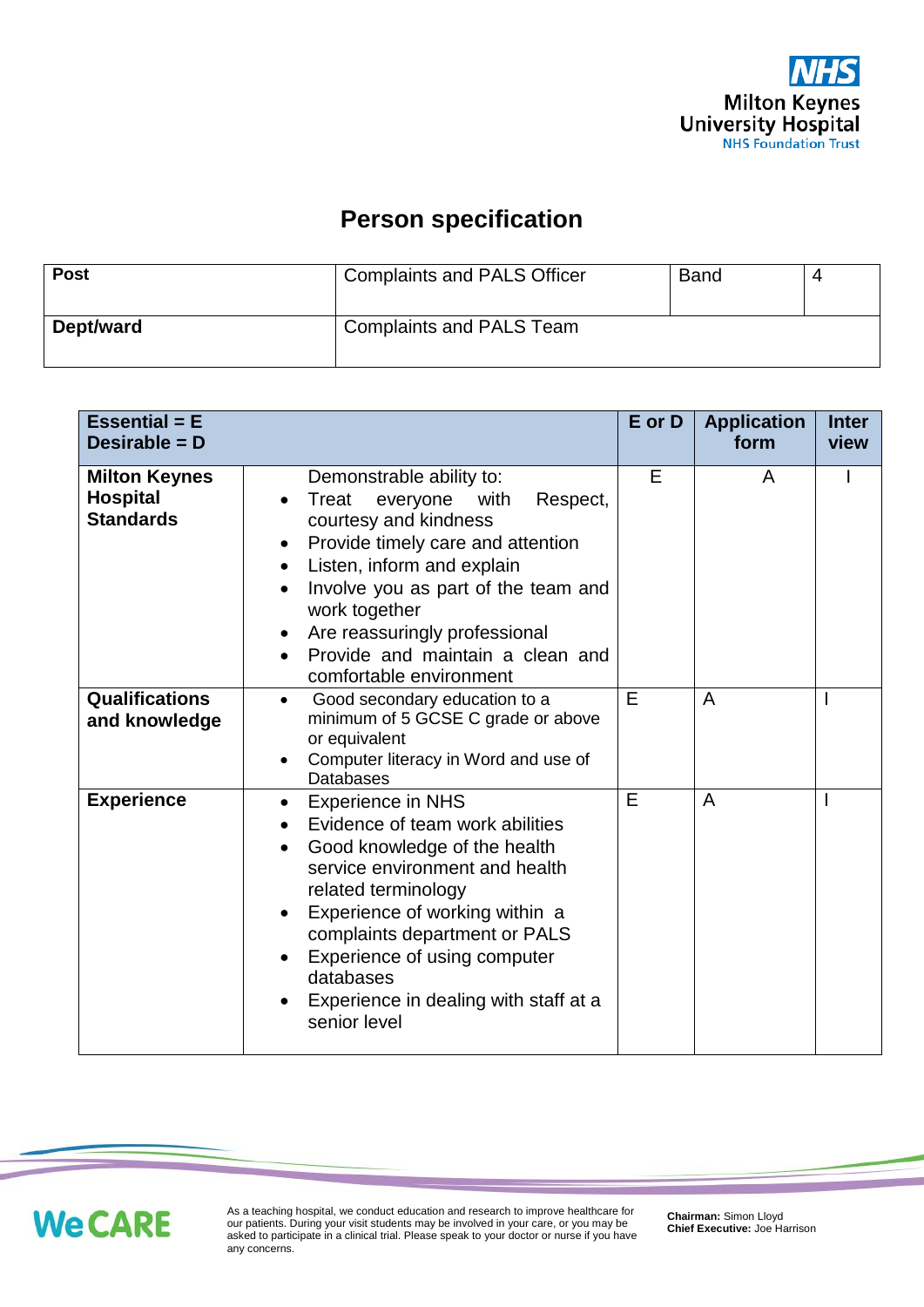| <b>Essential = E</b><br>Desirable = D        |                                                                                                                                                                                                                                                                                                                                                                                                                                                   | E or D | <b>Application</b><br>form | <b>Inter</b><br>view |
|----------------------------------------------|---------------------------------------------------------------------------------------------------------------------------------------------------------------------------------------------------------------------------------------------------------------------------------------------------------------------------------------------------------------------------------------------------------------------------------------------------|--------|----------------------------|----------------------|
| <b>Skills</b>                                | Computer literate advanced<br>keyboard skills in Word, Power point<br>Email<br>Internet<br><b>Report writing</b><br>High level of communication<br>and interpersonal skills<br>Good written and verbal skills<br><b>Presentation skills</b><br>Attention to detail<br>Ability to work under pressure<br>and meet deadlines<br>Ability to prioritise<br>Be aware of confidentiality<br>issues data protection issues and<br>freedom of information | Е      | A                          |                      |
| <b>Personal and</b><br>people<br>development | Effective team worker<br>$\bullet$<br>Comfortable in working with<br>colleagues at all levels<br>Seek continuous personal<br>$\bullet$<br>development that is applicable to<br>the role                                                                                                                                                                                                                                                           | E      | A                          |                      |
| <b>Communication</b>                         | Ability to communicate sensitive and<br>$\bullet$<br>potentially contentious information<br>across agencies and professional<br>boundaries<br>Understanding the needs of the<br>complainants and how best to<br>resolve a complaint / concern<br>Understand how to deal with each<br>$\bullet$<br>complaint with sensitivity and<br>empathy<br>Able to manage conflict<br>Knowledge of medical terminology                                        | E      | A                          |                      |

 $\equiv$